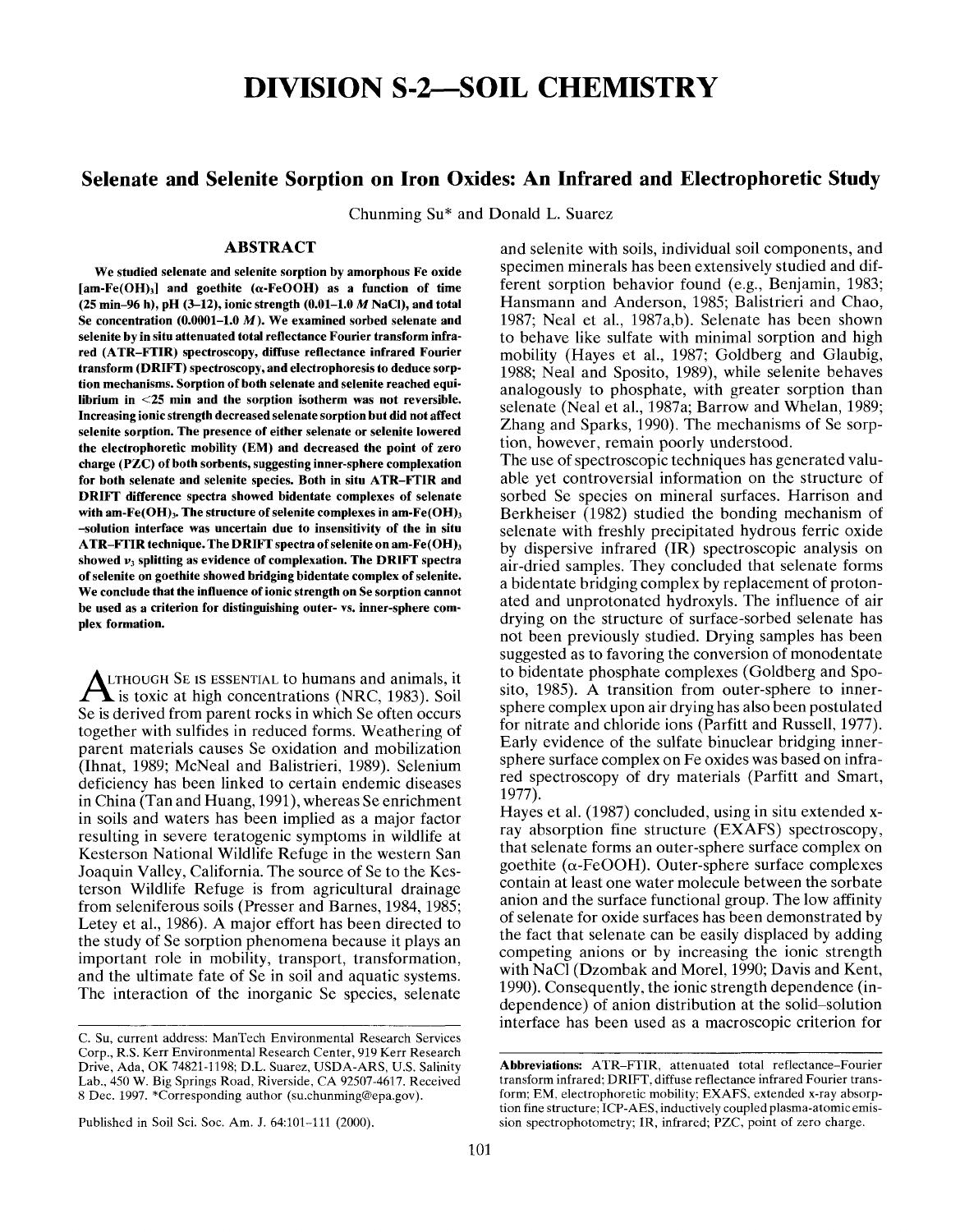the formation at the molecule scale of outer-sphere (inner-sphere) surface complexes (Hayes et al., 1987; Hayes and Leckie, 1987; Hayes et al., 1988). Contrary to the early findings of Hayes et al. (1987), Manceau and Charlet (1994) concluded in a recent EXAFS study that selenate forms an inner-sphere binuclear bridging surface complex on hydrous ferric oxide and goethite. Thus, the validity of using ionic strength effect to derive complexation mechanisms is questionable.

One important factor affecting ion sorption behavior is the surface charge density of sorbent particles. The surface charge characteristics of Fe oxides depend on both the surface hydroxyl density and the surface density of specifically sorbed anions. The specifically sorbed anion contributes additional negative charge to the surface, thereby displacing the point of zero charge (PZC) to lower pH values (Sposito, 1984). Microelectrophoresis is a convenient macroscopic technique for monitoring the surface charge of dispersed particles. The measurement of electrophoretic mobility (EM), which is related to the zeta potential at the shear plane and surface charge density of the sorbent particles, and the determination of PZC provide information on the nature of the surface of sorbents (Hunter, 1981).

We hypothesize that both selenate and selenite are sorbed on Fe oxides via ligand exchange and produce direct coordination to the Fe cations. In situ ATR-FTIR spectroscopy has been successfully used to study protonation of phosphate on goethite surfaces (Tejedor-Tejedor and Anderson, 1986,1990), surface facilitated degradation of tetraphenylboron in smectite clay pastes (Hunter and Bertsch, 1994), coordination of sorbed boron on the surfaces of amorphous Al and Fe oxides and allophane (Su and Suarez, 1995), and sorption of carbonate on Al and Fe oxides (Su and Suarez, 1997a). This technique is useful to determine if the ligands are within the coordination sphere. Previous IR studies on selenate interaction with Fe oxide involved air drying of samples; however air drying may result in conversion of one surface species to another. Therefore, application of in situ ATR-FTIR spectroscopy to selenate and selenite sorption in mineral-water suspensions is preferred to examination of dry samples. Also, a comparison of IR spectra using diffuse reflectance infrared Fourier transform (DRIFT) spectroscopy is desirable for evaluating humidity effects on the structure of Se interfacial species.

The objectives of this study were to determine the bonding mechanisms of selenate and selenite with hydrous Fe oxide and goethite and to elucidate the structure of surface sorbed Se species using FTIR spectroscopy and microelectrophoresis.

# **MATERIALS AND METHODS**

#### **Materials**

We synthesized x-ray amorphous Fe hydroxide [am- $Fe(OH)<sub>3</sub>$  by the method of Su and Suarez (1995). Goethite was prepared by the method of Schwertmann and Cornell (1991) with an OH/Fe molar ratio of 9.0 for the parent solution using 1.0  $M$  Fe(NO<sub>3</sub>)<sub>3</sub> and 5.0  $M$  KOH. The suspension of

titrated Fe(NO<sub>3</sub>)<sub>3</sub> was incubated at 70 $\degree$ C for 60 h and centrifuged. The goethite particles were resuspended in deionized water, the suspension pH was adjusted to 6.5 with HC1 and the crystals were washed repeatedly with deionized water until the supernatant electrical conductivity was  $< 0.003$  dS m<sup>-1</sup>. The solids were dried at 70°C and gently ground.

# **Electrophoretic Mobility**

The EM was determined for minerals by microelectrophoresis using a Zeta-Meter 3.0 system (Zeta Meter, Long Island City, NY)<sup>'</sup>. Suspensions containing  $0.2$  g L<sup>-1</sup> solid in  $0.01$  *M* NaCl with or without analytical grade  $Na<sub>2</sub>SeO<sub>4</sub>$  or  $Na<sub>2</sub>SeO<sub>3</sub>$  (Sigma Chemical, St. Louis, MO) were acidified to pH 3.0 with HC1 and equilibrated for 1 h before being titrated with 0.01 *M* NaOH ( $CO<sub>2</sub>$  free) to various pH values for EM determination. The EM was determined for at least 30 particles at each pH level for each mineral. The PZC was determined by direct observation or by interpolating the data to zero mobility.

#### **Sorption Envelopes**

Batch equilibrium sorption experiments were conducted at 23°C for constructing graphs of Se sorption as a function of pH (sorption envelopes). Mineral suspensions of 4.0 g  $L^{-1}$ were prepared by adding 0.10 g of solids to either 25 mL of 0.01, 0.1, and 1.0 M NaCl containing  $Na<sub>2</sub>SeO<sub>4</sub>$  or  $Na<sub>2</sub>SeO<sub>3</sub>$  at total Se concentrations of 0.1 and 1.0 *mM.* The suspension pH was adjusted with dilute HC1 or NaOH. The suspensions were shaken for 24 h and centrifuged. The supernatant solutions were analyzed for pH using a combination pH electrode, then filtered through  $0.\overline{1}$  µm Whatman filter membraness before Se determination by inductively coupled plasma-atomic emission spectrophotometry (ICP-AES).

#### **Sorption-desorption Isotherms**

Sorbents of 0.1 g were added to 25 mL of 0.01 *M* NaCl each containing 0, 1.0, 2.0, 4.0, 6.0, 8.0, and 10.0 mM total selenate or selenite for am-Fe(OH)<sub>3</sub> (0, 0.1, 0.2, 0.4, 0.6, 0.8, and 1.0 mM for goethite) and shaken for 24 h. The suspension pH was maintained at 5.0 with dilute NaOH or HC1 by continuous manual adjustment. Suspensions were centrifuged and supernatant solutions filtered prior to Se analysis by ICP-AES. Selenium sorbed by the minerals was calculated as the difference between the initial and equilibrium Se concentrations.

Desorption was initiated from each sorption mineral suspension by replacing the removed aliquot with 25 mL of  $0.01$  M NaCl. The solids were resuspended by vigorous agitation and equilibrated on a reciprocating shaker for 24 h. Although pH values of the suspensions after solution replacement were found to decrease by  $\leq 0.3$  units, they were nevertheless adjusted to and maintained at 5.0 by NaOH addition. After equilibration the suspension was centrifuged and the filtered supernatant was analyzed for Se. This procedure was repeated three times, resulting in a total of four desorption steps for each sorption sample. The amount of desorption was corrected for the carry-over from each previous desorption.

# **ATR-FTIR Spectroscopy**

Infrared spectra of the aqueous solutions of  $Na<sub>2</sub>SeO<sub>4</sub>$  and  $Na<sub>2</sub>SeO<sub>3</sub>$ , and selenate, or selenite-sorbent suspensions were recorded in the 4000 to 700  $cm^{-1}$  range with a Bio-Rad FTS-

 $1$  Mention of trade names is for the benefit of the reader only and does not indicate endorsement by the USDA.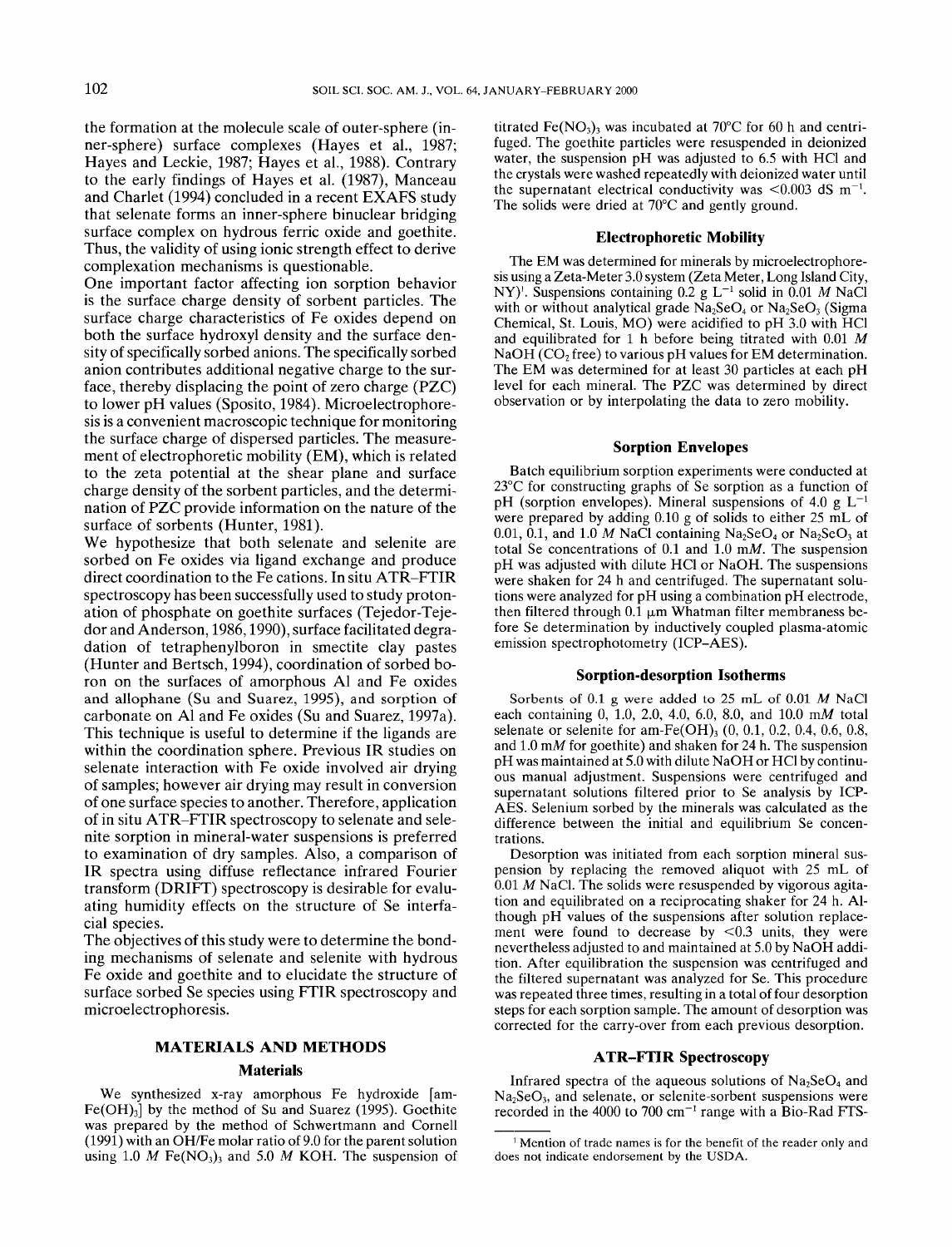7 spectrometer equipped with Balston  $H_2O/CO_2$  stripper, a deuterated triglycine sulfate detector, and a Csl beamsplitter (Digilab, Cambridge, MA) or a Bio-Rad FTS-175C spectrometer equipped with Balston  $H_2O/CO_2$  stripper, a deuterated triglycine sulfate detector or MCT detector and a KBr beamsplitter (Digilab, Cambridge, MA). An ATR apparatus with a horizontal reservoir as a sample holder and a ZnSe crystal rod with a 45 degree angle of incidence was used for sample analysis. The sample reservoir was made of stainless steel and had a volume of 4 mL. Single beam IR spectra were developed from 2000 co-added interferograms with a 4 cm<sup>-1</sup> resolution after purging the sampling chamber with filtered air for 30 min. All final spectra were obtained by subtracting either the spectra of the supernatant or the ionic strength and pH-adjusted deionized water solutions using NaCl, HC1, and NaOH (reference) from spectra of the sorbent suspensions or  $Na<sub>2</sub>SeO<sub>4</sub>$  and Na<sub>2</sub>SeO<sub>3</sub> in solution (sample), respectively (Tejedor-Tejedor and Anderson, 1986). Both reference and sample spectra were ratioed against empty reservoir cell spectra. A unity subtraction factor was always used. Four grams of am-Fe(OH) $_3$  (or 2.0 g of goethite) were added to 20 to 30 mL of 1.0 *M* NaCl,  $0.05 M$  Na<sub>2</sub>SeO<sub>4</sub> + 1.0 *M* NaCl, 0.10 *M* Na<sub>2</sub>SeO<sub>4</sub> + 1.0 *M* NaCl,  $0.5 M$  Na<sub>2</sub>SeO<sub>3</sub> + 1.0 *M* NaCl, or 1.0 *M* Na<sub>2</sub>SeO<sub>3</sub> + 1.0 *M* NaCl. All the solutions were adjusted to pH 5.0 or 8.0. The suspension pH was adjusted to 5.0 and 8.0 manually with 1.0 *M* HC1 and 1.0 *M* NaOH, and readjusted to the target values (within 0.02 pH units) 30 min before centrifugation. The amount of hydroxyl release as a result of Se sorption was determined as the amount of HC1 consumed during the sorption experiment to maintain the pH at 5.0 and 8.0, respectively, after correcting for the amount of HC1 or NaOH consumed by the minerals in the Se-free 1.0 *M* NaCl to achieve the same pH. The suspensions were shaken for 24 h and centrifuged and 3.2 mL of the supernatant was used as a reference for ATR-FTIR examination. The am- $Fe(OH)$ , solid was resuspended in the remaining 4 or 8 mL (10 mL for goethite) of the supernatant in the centrifuge tube and used as the sample. This procedure yields a solid concentration of 1000 or 500  $gL^{-1}$  in the ATR reservoir for am-Fe(OH)<sub>3</sub> and 200 g L<sup>-1</sup> for goethite. Preliminary experiments using concentrations of 500 to 1000 g  $L^{-1}$  showed that it was necessary to decrease goethite concentrations to avoid gel formation that is undesirable when using the ATR reservoir. The remaining solid suspensions were washed with 30 mL of deionized water four times and then air dried. A subsample of 5 mg was used for the DRIFT analysis. The amount of sorbed Se in the washed mineral samples was determined by digesting a subsample of 50 mg in 50 mL of 1.0  $M$  HNO<sub>3</sub> at 90°C and measuring Se by ICP-AES.

#### **DRIFT Spectroscopy**

Samples subjected to ATR-FTIR study were also examined by the DRIFT spectroscopy to evaluate the effects of air drying on the structure of interfacial Se species. Infrared spectra of mineral solids were recorded with the same Bio-Rad FTS-7 FTIR or Bio-Rad FTS-175C spectrometers. The spectra were presented in terms of diffuse absorbance instead of the commonly used Kubelka-Munk or remission function. Aochi and Farmer (1992) have shown that spectral subtraction produces less noise in the difference spectra, and the qualitative changes in the spectra are much more easily observed using diffuse absorbance over Kubelka-Munk mode. Band intensities in diffuse absorbance show relative rather than absolute quantities (Nguyen et al., 1991). Water-washed minerals were air dried in the centrifuge tubes for 48 h, and a subsample of 5 mg was hand ground for 3 min and mixed with 95 mg of fine KBr. Alternatively, "wet samples" (4 mg dry weight) were



**Fig. 1. Percent of the total Se added to solution that is sorbed to** am-Fe(OH)<sub>3</sub> as a function of pH and ionic strength with (a) 0.1 mM **total Se, and (b) 1.0 mA/ total Se. The solid concentration was**  $4.0 \text{ g L}^{-1}$ .

removed from the centrifuge tubes and a subsample of 5 mg was mixed with 95 mg of fine KBr. Wet samples were 40% water by weight. Stainless steel cylindrical sample cups (2 by 7 mm i.d.) were filled with the KBr-diluted sample powder and the sample surface was leveled with a glass slide. DRIFT spectra were recorded from 4000 to 200 cm<sup> $\Xi$ 1</sup> at 4 cm<sup>-1</sup> resolution over 500 scans after purging the sample chamber with filtered, dry air for 10 min, eliminating interference by  $CO<sub>2</sub>$ and water vapor (Su and Suarez, 1997b).

#### **Other Characterization Techniques**

The starting minerals and deionized water-washed minerals previously reacted with  $Na<sub>2</sub>SeO<sub>4</sub>$  and  $Na<sub>2</sub>SeO<sub>3</sub>$  were examined by x-ray diffraction. Deposited minerals on glass slides were scanned in  $0.02^{\circ}$  20 steps with a Philips model 12045 diffractometer (Philips Electronic Instruments, Mount Vernon, NY) using Cu ka radiation and a LiF crystal monochromator. Specific surface areas of sorbents were determined using a singlepoint BET  $N_2$  adsorption isotherm on a Quantachrome Quantasorb Jr. surface area analyzer (Quantachrome Corp., Syosset, NY).

# **RESULTS AND DISCUSSION Batch Sorption and Desorption**

The sorption reaction of both selenate and selenite by am-Fe( $\overline{OH}$ )<sub>3</sub> and goethite at pH 5.0 was fast, reaching equilibrium within 25 min, the minimum time required for separation of solids and solution by centrifugation and filtration (data not shown). More selenite than sele-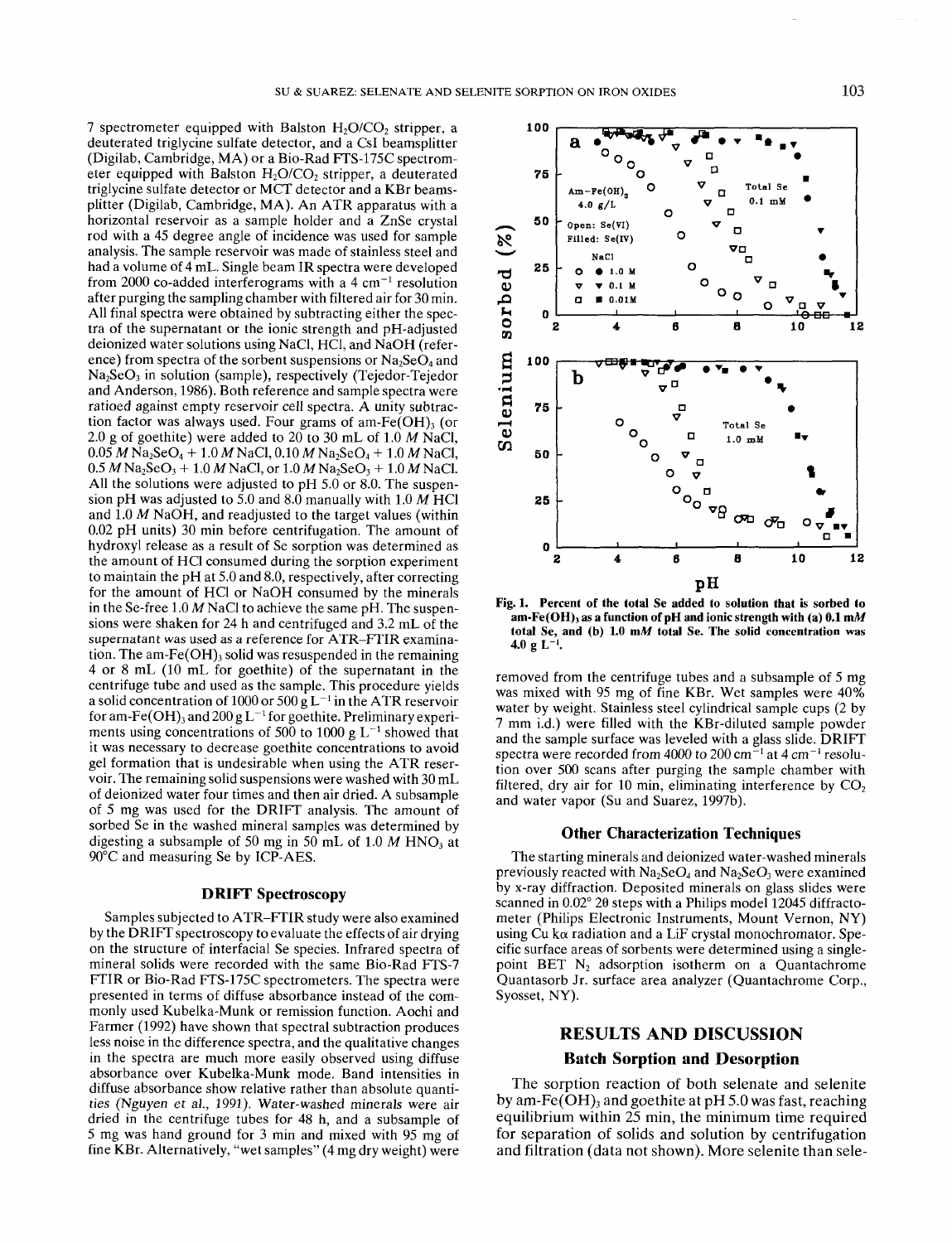

**Fig. 2. Percent of the total Se added to solution that is sorbed to goethite as a function of pH and ionic strength with (a) 0.1 mM total** Se, and (b)  $1.0 \text{ m}$  total Se. The solid concentration was  $4.0 \text{ g L}^{-1}$ .

nate was sorbed by goethite, whereas similar amounts of selenite and selenate (>95% of total Se) were sorbed by am-Fe $(OH)_{3}$ .

Ionic strength did not influence the sorption of selenite onto am- $Fe(OH)$ <sub>3</sub> at a total Se concentration of  $0.1$  mM (Fig. 1a) or  $1.0$  mM (Fig. 1b). While an increase in ionic strength from  $0.01$  to  $1.0$  *M* dramatically decreased selenate sorption (Fig. la and Ib). In addition, an increase in the total Se concentration from 0.1 to 1.0 mM in am-Fe(OH)<sub>3</sub> suspensions shifted the sorption edge to the lower pH values. In the goethite suspensions at 0.1 mM total Se concentration, selenate and selenite sorption envelopes were well separated and a slight ionic strength effect on sorption was observed for selenate (Fig. 2a). At 1.0 mM total Se concentration, a two-order magnitude change in ionic strength had little effect on selenate sorption (Fig. 2b) and flat sorption envelopes were evident for both selenate and selenite. This was due to an excess of the sorbate and insufficient surface sites for sorption on goethite, as the BET  $N_2$  surface area was 250 and 21.8  $m^2$  g<sup>-1</sup> for am-Fe(OH)<sub>3</sub> and goethite, respectively. No negative sorption of selenate was observed even at  $pH > 10$ , in contrast to the sorption of nitrate and chloride, which show negative sorption at high pH (Wang et al., 1987; Zhang et al., 1996).

The presence or absence of an ionic strength effect on selenate sorption provides only macroscopic information on the relative affinity of selenate for Fe oxide surfaces compared to other ions, and no molecular level



**Fig. 3. Sorption-desorption isotherms for am-Fe(OH), in 0.01 M NaCl at pH** *5.0,* **showing natural logarithm of Se sorbed as a function of the logarithm of the equilibrium Se concentration: (a) selenate** and (b) selenite. The solid concentration was 4.0 g L<sup>-1</sup>. Desorption **was performed following centrifugation of suspensions after a 24-h equilibration for sorption. Each desorption process involved a 24-h equilibration in 0.01** *M* **NaCl at pH 5.0 followed by centrifugation. Numbers in parantheses represent initial selenate concentrations of 4, 6, 8, and 10 mM.**

structural information can be deduced with confidence. In fact, an increase in ionic strength has been shown to decrease sorption of anions including phosphate (Barrow and Ellis, 1986), selenite (Barrow and Whelan, 1989a), molybdate (Goldberg et al., 1997), borate (Goldberg et al., 1993), and carbonate (Van Gee et al., 1994), all known to form inner-sphere complexes. Manceau and Charlet (1994) questioned the relevance of the ionic strength dependence (independence) of sorption isotherms as a criterion used to differentiate between outer-sphere (inner-sphere) complex formation. Although a measure of anion-bonding affinity for oxide surface, the effect of ionic strength on anion sorption on oxide surfaces provides no reliable information on bonding mechanisms at the solid-water interface. The ionic strength effect on anion sorption can be explained by the mass-action principle and activity of ions in solution without invoking detailed molecular structure of the sorbed anion species on mineral surfaces (McBride, 1997).

Selenate and selenite sorption-desorption isotherms were presented in Fig. 3 and 4. Greater amounts of selenite than selenate were sorbed by either am-Fe $(OH)$ <sub>3</sub> or goethite. More Se was sorbed on am- $Fe(OH)$ <sub>3</sub> than on goethite. Desorption data points deviated significantly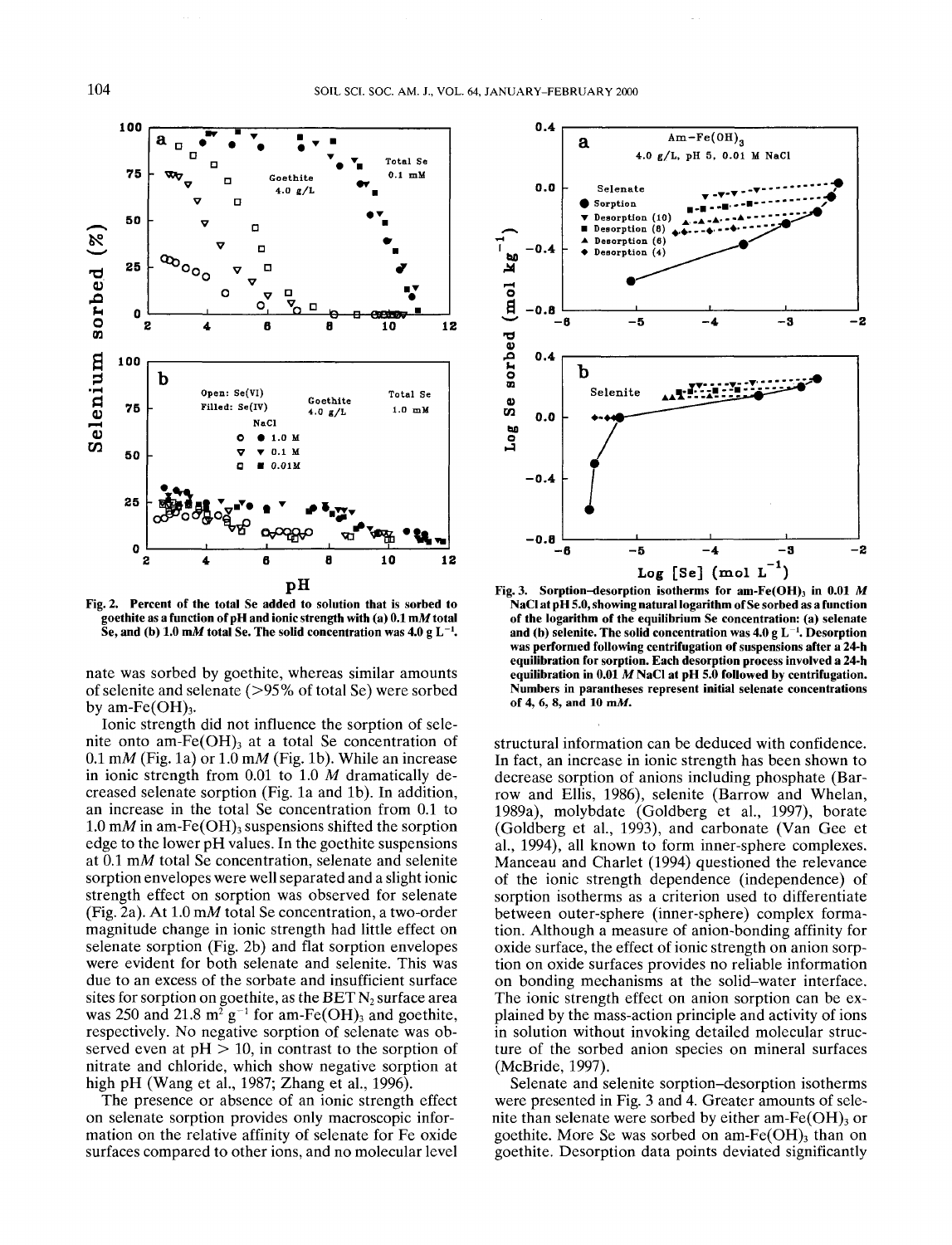

**Fig. 4. Sorption-desorption isotherms for goethite in 0.01** *M* **NaCI at pH 5.0: (a) selenate and (b) selenite. Experimental conditions were the same as in Fig. 3 except that the initial Se concentrations were one-tenth of those for am-Fe(OH),.**

from the corresponding sorption isotherms, indicating hysteretic desorption. This would argue against an outer-sphere complexation mechanism for selenate sorption. If such a mechanism is correct, then a greater amount of sorbed selenate should desorb.

# **Electrophoretic Mobility**

The presence of either selenate or selenite decreased the EM and shifted the PZC of both am- $Fe(OH)$ <sub>3</sub> and goethite to lower pH values. Depending on the surface species proposed this may imply inner-sphere complexation of both selenate and selenite with both sorbents (Fig. 5). Similar results were reported for phosphate sorbed on goethite (Tejedor-Tejedor and Anderson, 1986), for borate (Su and Suarez, 1995) and carbonate (Su and Suarez, 1997a) sorbed on Al and Fe oxides. Electrophoresis cannot distinguish between adsorption and surface precipitation nor can it identify monodentate or bidentate surface complexes. Electrophoretic mobility is, however, complementary to the spectroscopic techniques from which direct information of molecular interactions between sorbate and sorbent can be obtained.

## **Free Selenate and Selenite Ions in Aqueous Solution**

ATR-FTIR difference spectra of 0.1  $M$  Na<sub>2</sub>SeO<sub>4</sub> in 1.0 *M* NaCl at pH 8.0 and of 1.0 *M* Na<sub>2</sub>SeO<sub>3</sub> in 1.0 *M* NaCI at pH 5.0 and 8.0 are shown in Fig. 6. A single



**Fig. 5. Electrophoretic mobility of (a) am-Fc(OH), and (b) goethite in 0.01** *M* **NaCI with and without added Se. The suspensions were acidified to pH 3.0 with HC1 and then titrated with 0.01** *M* **NaOH. Initial solid concentration was 0.2 g L<sup>-1</sup>.** 

peak at 872 cm<sup>-1</sup> was also identified for selenate at pH 5.0 (data not shown). The peak was attributed to the free  $\text{SeO}_4^{2-}$  anion because this anion is the only predominant species at pH 5.0 and 8.0. This is consistent with the ionization reaction of selenic acid, with a  $pKa<sub>2</sub>$  of 1.97 (Elrashidi et al., 1987) and the fact that  $\text{SeO}_{4}^{2-}$  does not polymerize in  $Na<sub>2</sub>SeO<sub>4</sub>$  solution in the absence of other complexing agents. The vibration spectrum of the  $\text{SeO}_{4}^{2-}$  anion can be interpreted on the basis of a tetrahedron (four oxygen nearest neighbors), which has a *T<sup>d</sup>* symmetry (Ross, 1972; Nakamoto, 1986). The band at  $872$  cm<sup>-1</sup> was assigned to  $v_3$  (asymmetric stretching of Se-O bond). Ross (1972) gives the Raman spectra of free SeO $^{2-}$  in solution as follows:  $v_1$  (symmetric stretching of Se-O) at 837 cm<sup>-1</sup>,  $v_2$  (in-plane bending of Se-O) at 345 cm<sup>-1</sup>,  $v_3$  (asymmetric stretching of Se-O) at 873 cm<sup>-1</sup>, and  $v_4$  (out-of-plane bending of Se-O) at 314 cm<sup>-1</sup>. Only  $v_3$  and  $v_4$  are IR active (Nakamoto, 1986) but  $v_4$  was not observed in the ATR study because it is beyond the IR detection range of the ZnSe crystal.

High concentrations of  $Na<sub>2</sub>SeO<sub>3</sub>$  were used because concentrations below 0.1 *M* gave very weak unsatisfactory IR absorbance peaks. The solutions of  $Na<sub>2</sub>SeO<sub>3</sub>$  at pH 5.0 give two absorbance bands near 850 and  $825$  cm<sup>-1</sup>, whereas an additional band at 731 cm<sup>-1</sup> was observed at pH 8.0. The four normal modes of vibrations of a pyramidal SeO $3<sup>2</sup>$  are both IR and Raman active (Ross, 1972; Nakamoto, 1986). Both mononuclear and binuclear species are present in concentrated  $Na_2SeO_3$ solutions. Distribution of Se species in 1.0  $M$  NaClO<sub>4</sub>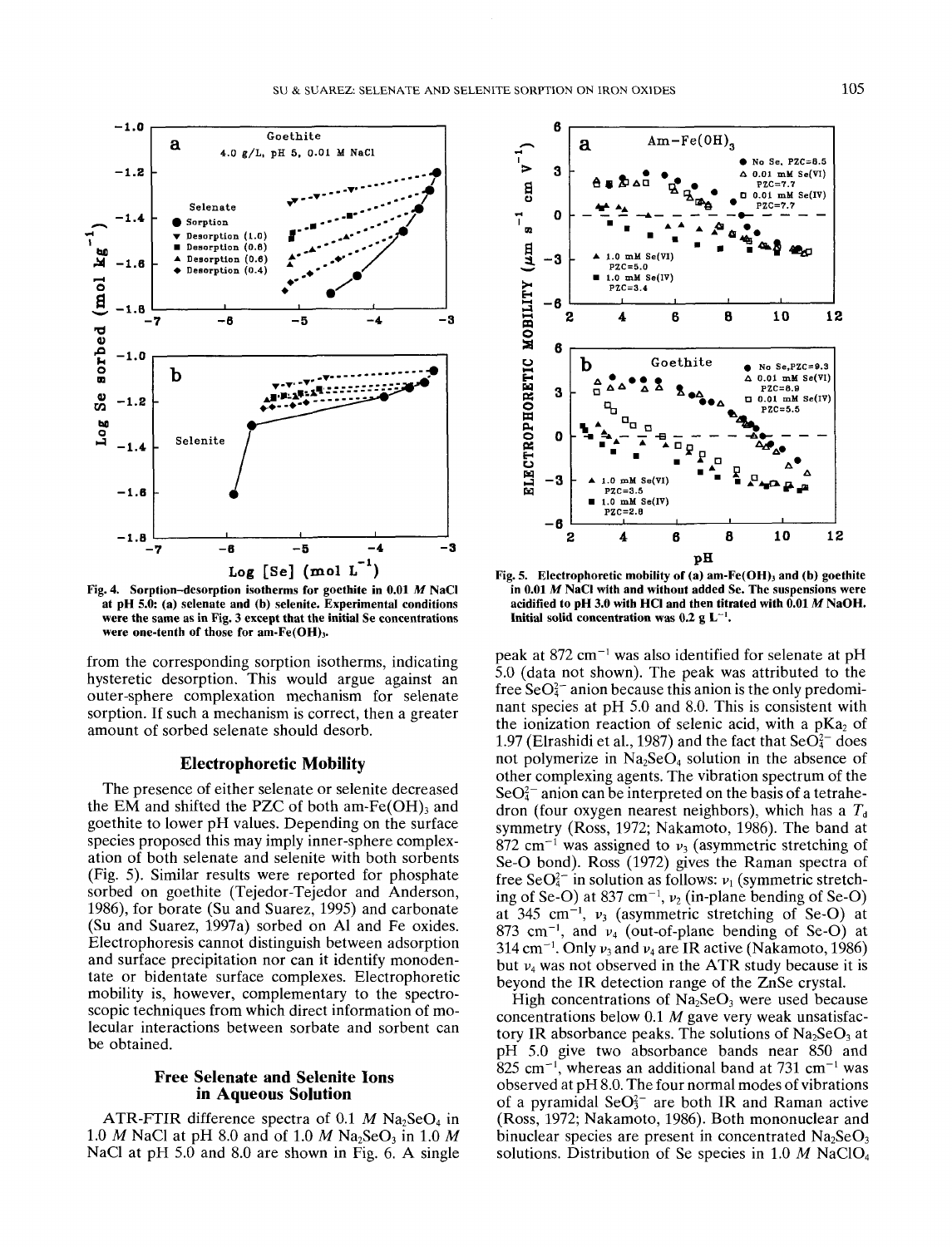

**Fig. 6. The attenuated total reflectance-Fourier transform infrared (ATR-FTIR) difference spectra of selenate and selenite in aqueous solution (spectrum of 0.1** *M* **Na2SeO4 or 1.0** *M* **Na2SeO3 in 1.0** *M* **NaCI at pH 5.0 or 8.0 - spectrum of 1.0** *M* **NaCI at pH 5.0 or 8.0). The subtraction factor was unity. The spectra are offset for clarity.**

with total Se at 1.0  $M$  Na<sub>2</sub>SeO<sub>3</sub> at pH 5.0 are 56%  $HSeO<sub>3</sub>$  and 44%  $H<sub>2</sub>(SeO<sub>3</sub>)<sub>2</sub><sup>2</sup>$ , and at pH 8.0 are 32% SeO<sup>2</sup><sub>2</sub><sup>-</sup>, 28% H<sub>2</sub>(SeO<sub>2</sub>)<sup>2</sup><sub>2</sub><sup>-</sup>, 24% H<sub>2</sub>(SeO<sub>2</sub>)<sup>2</sup><sub>2</sub><sup>-</sup> and 16%  $HSeO<sub>3</sub><sup>-</sup>(Barcza and Sillen, 1971).$  The Se $O<sub>3</sub><sup>-</sup>$  anion is dominant only at  $pH > 10$  where selenite sorption on Fe oxides started to decrease with increasing pH, resulting in insufficient amount of sorption to give satisfactory IR signals. No assignments to individual selenite species were made due to the presence of multiple selenite species in the solution.

# **Characterization of Interfacial Selenate**

Free selenate ion belongs to the  $T_d$  point group and shows  $v_3$  and  $v_4$  fundamental IR bands. When selenate coordinates to a metal cation, the symmetry of selenate decreases, resulting in a splitting of the  $\nu_3$  band. If a monodentate complex  $(C_{3v}$  symmetry) forms, two bands appear and if a bidentate complex  $(C_{2\nu}$  symmetry) forms, three bands are present (Harrison and Berkheiser, 1982; Table 1). To distinguish between a bidentate chelate and a bidentate bridging complex, a comparison with known complexes can be made (Harrison and Berkheiser, 1982). Following a method of Tejedor-Tejedor and Anderson (1986,1990), we obtained the spectra of chemical species at the solid-aqueous solution interface by subtracting the bulk solution (supernatant) IR absorption from the spectrum of the corresponding sorbent suspension. The resulting difference spectra contain IR absorption bands due to both solid bulk and interfacial species. The difference ATR-FTIR spectra of am-Fe( $OH$ )<sub>3</sub> reacted with 0.05 and 0.1 *M* Na<sub>2</sub>SeO<sub>4</sub> at pH 5.0 (Fig. 7) show two bands at 895 and 885 cm<sup>-1</sup>, indicating a reduction in symmetry. Indication of monoor bidentate complex is not definitive, but the spectra around 900 to 880 cm<sup>-1</sup> can only be simulated by three peaks 890, 879, and 824  $cm^{-1}$  from spectral deconvolution of the difference spectra (b-c) (Fig. 8). The DRIFT difference spectra of am-Fe(OH), reacted with 0.05 and  $0.1$  *M* Na<sub>2</sub>SeO<sub>4</sub> at pH 5.0 (Fig. 9) show clearly three bands at 916, 890, and 820  $\text{cm}^{-1}$  attributable to a reduction in symmetry of adsorbed selenate ion. Further spectra were collected with the FTS-175C by repeating the experiment with fresh am-Fe(OH)<sub>3</sub> and 0.1  $\overline{M}$  Na<sub>2</sub>SeO<sub>4</sub> solution. After reaction the Fe oxide suspensions were centrifuged and the wet material (40% water by weight) was mixed with KBr as before. At this time new spectra

**Table 1. Infrared absorption bands of selenate and selenite in the mineral-solution interface (ATR-FTIR) and on air-dried mineral surfaces (DRIFT). According to Fowless and Stranks (1977) the distinction between monodentate and bidentate selenito complexes is that the monodentate selenito complexes show weak to medium broad bands, whereas bridging bidentate selenito complexes show medium to strong sharp absorbance bands.**

| <b>Anion-complex</b>                                                                                                 |                         | Absorption frequency, $cm^{-1}$ |                |               |          |                             |
|----------------------------------------------------------------------------------------------------------------------|-------------------------|---------------------------------|----------------|---------------|----------|-----------------------------|
|                                                                                                                      | <b>Symmetry</b>         | $v_1$                           | v <sub>2</sub> | $v_3$         | $v_4$    | Reference                   |
| Free $SeO42$                                                                                                         | $T_{d}$                 |                                 |                | 872           |          | This study                  |
| Monodentate selenate                                                                                                 |                         |                                 |                |               |          |                             |
| $[CoSeO_4(NH_3)_5]Cl$                                                                                                | $C_w$                   | 800                             | 345            | 885, 845      | 412, 395 | Ross and Thomas (1970)      |
| <b>Bridging bidentate selenate</b>                                                                                   |                         |                                 |                |               |          |                             |
| $\rm [Co_{2}(SeO_{4})_{2}OH(NH_{3})_{6}]Cl$                                                                          | $C_{2v}$                | 801                             |                | 908, 872, 822 |          | Weighardt and Eckert (1971) |
| Am-Fe(OH),-selenate (ATR-FTIR)                                                                                       |                         |                                 |                | 890, 879, 824 |          | This study                  |
| $Am\text{-}Fe(OH)$ ,-selenate (DRIFT)                                                                                |                         |                                 |                | 916, 891, 824 |          | This study                  |
| Am-Fe(OH),-selenate (DRIFT, wet)                                                                                     |                         |                                 |                | 915, 891, 824 |          | This study                  |
| Goethite-selenate (DRIFT)                                                                                            |                         |                                 |                | 911, 885, 815 |          | This study                  |
| Free SeO <sup>2+</sup>                                                                                               | $C_{3v}$                | 807                             | 432            | 737           | 374      | Nakamoto (1986)             |
| $H_2$ SeO <sub>3</sub>                                                                                               | C,                      | 831                             | 702            | 430           | 336      | Nakamoto (1986)             |
| Monodentate selenite                                                                                                 |                         |                                 |                |               |          |                             |
| $Cis$ -[Co(en) <sub>2</sub> (H <sub>2</sub> O)HSeO <sub>3</sub> ](ClO <sub>4</sub> ) <sub>2</sub> ·H <sub>2</sub> O† | $C_{s}$                 | 830                             | 530            | 770, 580      | 400, 350 | Fowless and Stranks (1977)  |
| Trans-                                                                                                               |                         |                                 |                |               |          |                             |
| $[Co(En)_{2}(H_{2}O)HSeO_{3}](ClO_{4})_{2}H_{2}O$                                                                    | $\mathbf{C}_s$          | 830                             | 520            | 760, 600      | 380, 360 | Fowless and Stranks (1977)  |
| <b>Bridging bidentate selenite</b>                                                                                   |                         |                                 |                |               |          |                             |
| $[Co(en)_2SeO_3]ClO_4·H_2O$                                                                                          | $\mathbf{C}_\mathrm{s}$ | 830                             | 515            | 762, 678      | 405, 360 | Fowless and Stranks (1977)  |
| $[Co(tn), SeO, ]ClO$ <sub>4</sub> $H_2O$ <sup>+</sup>                                                                | Ć,                      | 832                             | 520            | 762, 673      | 390, 362 | Fowless and Stranks (1977)  |
| Am-Fe(OH),-selenite (ATR-FTIR)                                                                                       |                         | 844                             |                | 750           |          | This study                  |
| Am-Fe $(OH)_{3}$ -selenite (DRIFT) (pH 5)                                                                            |                         | 842                             | 594            | 757           | 478      | This study                  |
| Am-Fe(OH) <sub>3</sub> -selenite (DRIFT) (pH 8)                                                                      |                         | 838                             |                | 760, 710      | 472, 390 | This study                  |
| Goethite-selenite (DRIFT)                                                                                            |                         | 886                             | 532            | 778, 656      | 453      | This study                  |

**t en = ethylenediamine**

**t tn = 1,3-propanediamine.**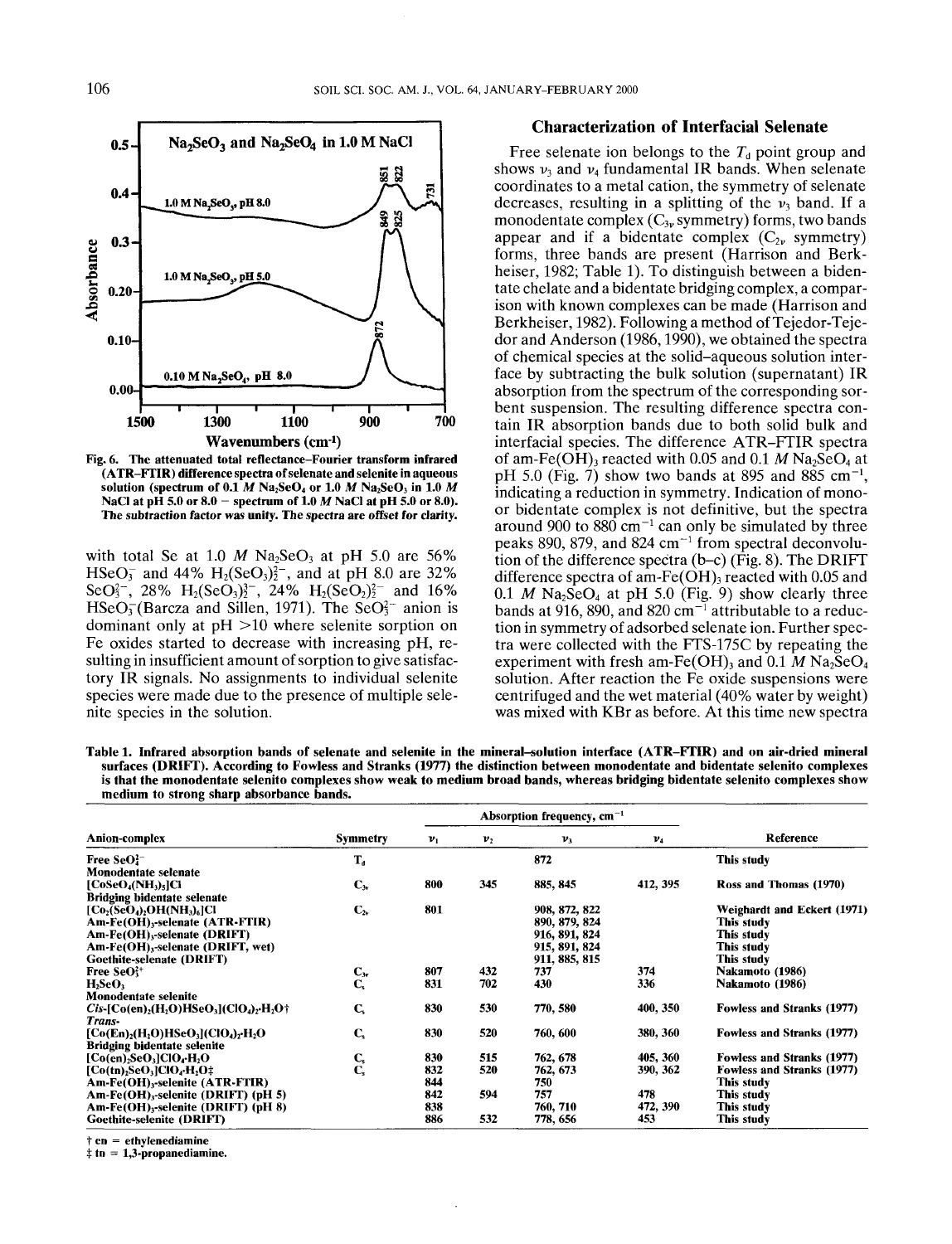

**Fig. 7. The attenuated total reflectance-Fourier transform infrared (ATR-FTIR) difference spectra of am-Fe(OH)3 equilibrated at pH 5.0 with (a) 0.1***M* Na<sub>2</sub>**SeO**<sub>4</sub></sub> + 1.0*M* NaCl, (b) 0.05*M* Na<sub>2</sub>**SeO**<sub>4</sub> + **1.0 M NaCI, and (c) 1.0** *M* **NaCI alone. The BET N2 surface area of am-Fe(OH)3 was 250 m<sup>2</sup> g~'.The subtracted reference spectra were the supernatant solutions. The initial solid concentration was 200 g I. ' before centrifugation and the solid concentration in the ATR reservoir was 1000 g L"<sup>1</sup> . The interfacial selenate spectra were presented as (a-c) and (b-c), respectively.**

were also collected for the same material only air dried (as in Fig. 9). The spectra presented in Fig. 10 also showed the presence of three peaks at 915, 891, and 823  $cm^{-1}$  for both the wet and air-dried systems. No evidence of biselenate  $(HSeO<sub>4</sub>)$  species was obtained for the interfacial region of am-Fe $(OH)$ <sub>3</sub> suspension because IR bands characteristic of  $(HSeO<sub>4</sub>)$  near 948, 870, 702, and 444 cm<sup>-1</sup> (Ross, 1972, p. 225) were absent. On the contrary, the DRIFT spectra clearly show the triplet splitting of the  $v_3$  band when selenate sorbed onto am- $Fe(OH)$ <sub>3</sub> at pH 5.0 (Fig. 8 and 9). This demonstrates the strong coordination of the selenate anion to the iron cation (Table 1). Pure  $Na<sub>2</sub>SeO<sub>4</sub>$  shows two bands at 1400 and 1383 cm<sup>-1</sup> which are probably due to  $CO_3^{2-}$  or



**Fig. 8. Spectral deconvolution of the attenuated total reflectance-Fourier transform infrared (ATR-FTIR) difference spectra (b-c) from Fig. 7.**



**Fig. 9. Diffuse reflectance infrared Fourier transform (DRIFT) difference spectra of sorbed selenate on am-Fe(OH), reacted at pH 5.0 with (a) 0.10** *M* **Na2SeO4 + 1.0** *M* **NaCI, and (b) 0.05** *M*  $Na<sub>2</sub>SeO<sub>4</sub> + 1.0$  *M* NaCl. The reference spectrum for (a) and (b) **was the am-Ke(OH), equilibrated with 1.0** *M* **NaCI. The solid to KBr ratio was** *5* **to 95 mg. Regent grade Na2SeO4 (c) was included** for comparison. The BET N<sub>2</sub> surface area of am-Fe(OH)<sub>3</sub> was  $250 \text{ m}^2 \text{ g}^{-1}$ .

 $NO<sub>3</sub><sup>-</sup>$  impurity as pointed out by Sathianandan et al. (1964). The origin of the two bands at 1121 and 1130  $\text{cm}^{-1}$  is unknown and was observed also by Sathianandan et al. (1964). A bidentate bridging complex is thus supported by a comparison of these bands with those



**Fig. 10. Diffuse reflectance infrared Fourier transform (DRIFT) dif**ference spectra of sorbed selenate on am-Fe(OH)<sub>3</sub> reacted at pH 5.0 with  $0.01 M Na<sub>2</sub>SeO<sub>4</sub> + 1.0 M NaCl$ . Spectra were collected for **both wet (40% water by weight) and air-dried Fe oxide suspensions using a Bio-Rad FTS-175C immediately after mixing with KBr at a solid to KBr ratio of 5 to 95 mg.**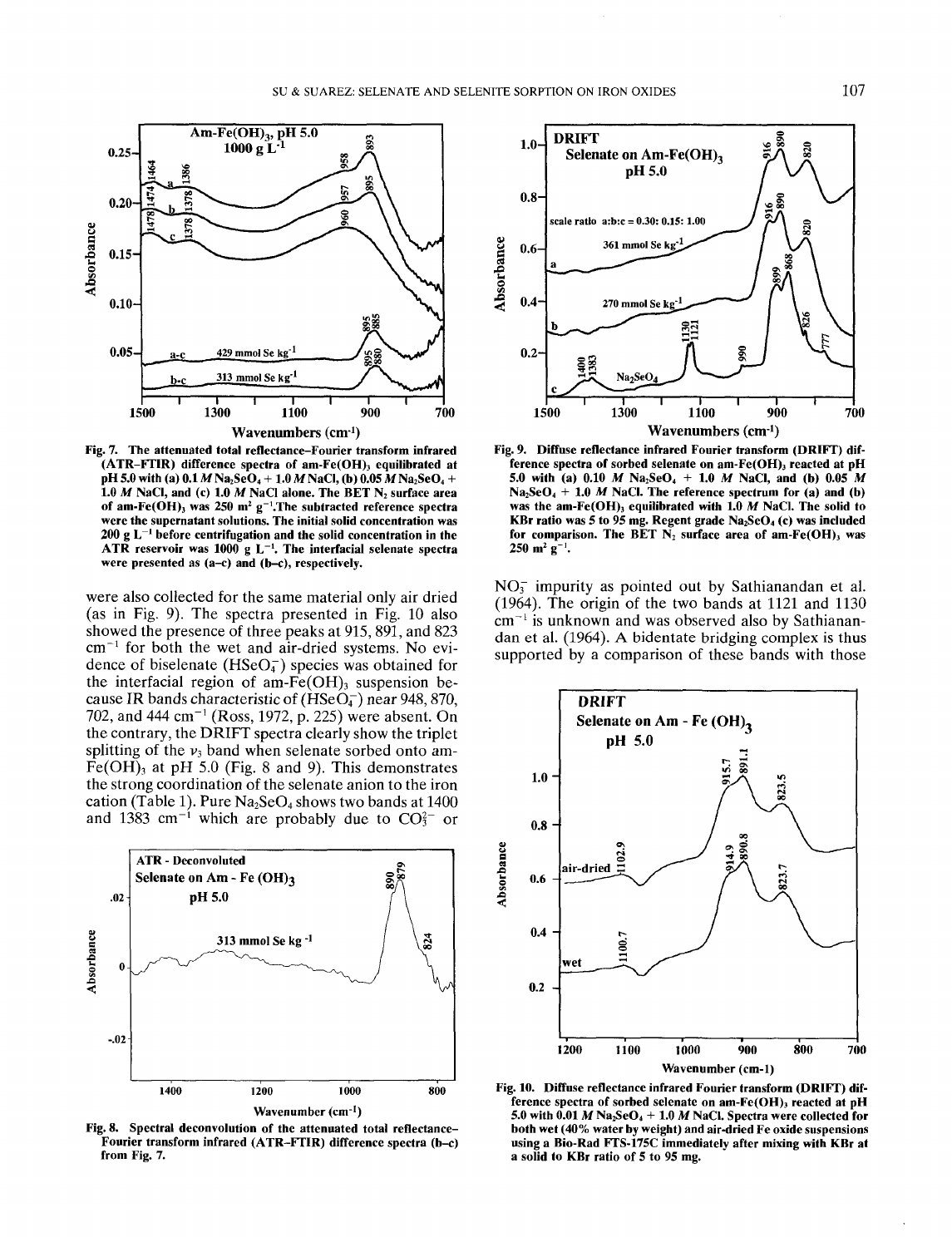

**Fig. 11. Diffuse reflectance infrared Fourier transform (DRIFT) spectra of goethite reacted at pH 5.0 with (a) 0.10** *M* **Na2SeO4 + 1.0** *M* **NaCl, and (b) 1.0** *M* **NaCl alone, and the difference spectrum (a-b). The solid to KBr ratio was 5 to 95 mg. The BET N2 surface** area of goethite was  $21.8 \text{ m}^2 \text{ g}^{-1}$ .

for the Co(III) bidentate bridging compound (Table 1). A bidentate bridging complex was also suggested by Harrison and Berkheiser (1982) for selenate sorbed on am-Fe $(OH)$ <sub>3</sub> using air-dried samples. We note that the peak at  $820 \text{ cm}^{-1}$  is prominent in the DRIFT spectra but not in the ATR spectra. We conclude that selenate forms a bidentate bridging complex on the am-Fe(OH)<sub>3</sub> surface under dry conditions and to a lessor extent in



**Fig. 12. Attenuated total reflectance-Fourier transform infrared (ATR-FTIR) difference spectra of am-Fe(OH)3 equilibrated at pH 5.0 with (a) 0.5** *M* **NazSeO3 + 1.0** *M* **NaCl, and (b) 1.0** *M* **NaCl alone. The subtracted reference spectra were the supernatant** solutions. The initial solid concentration was 200 g L<sup>-1</sup> before **centrifugation and the solid concentration in the ATR reservoir was 1000 g L~'. The interfacial Se(IV) spectrum was presented as (a-b).**



**Fig. 13. Diffuse reflectance infrared Fourier transform (DRIFT) difference spectra of sorbed selenite on am-Fe(OH)3 reacted with**  $0.05$  *M* Na<sub>2</sub>SeO<sub>3</sub> + 1.0 *M* NaCl at pH 5.0. The reference spectrum **was the am-Fe(OH)3 equilibrated with 1.0** *M* **NaCl.**

aqueous suspension. These spectra are consistent with a mixture of mono- and bidentate complexes.

In comparison with am-Fe $(OH)_{3}$ , goethite was less reactive with selenate and selenite as shown by their lower amounts of sorption. This is largely due to the much smaller surface area of goethite relative to am- $Fe(OH)$ <sub>3</sub>. No detectable IR absorption bands were found for either selenate or selenite species in the interfacial region of goethite for the concentrations examined. The DRIFT spectra of goethite with and without selenate (Fig. 11) showed little difference with strong absorbance bands for the goethite lattice. The DRIFT difference spectra between selenated and nonselenated



**Fig. 14. Diffuse reflectance infrared Fourier transform (DRIFT) difference spectra of sorbed selenite on am-Fe(OH), at pH 8.0: (a) analytical grade Na2SeO3 and (b) am-Fe(OH)3 reacted with 0.05**  $M$  Na<sub>2</sub>SeO<sub>3</sub> + 1.0  $M$  NaCl. The reference spectrum for (b) was **the am-Fe(OH), equilibrated with 1.0** *M* **NaCl.**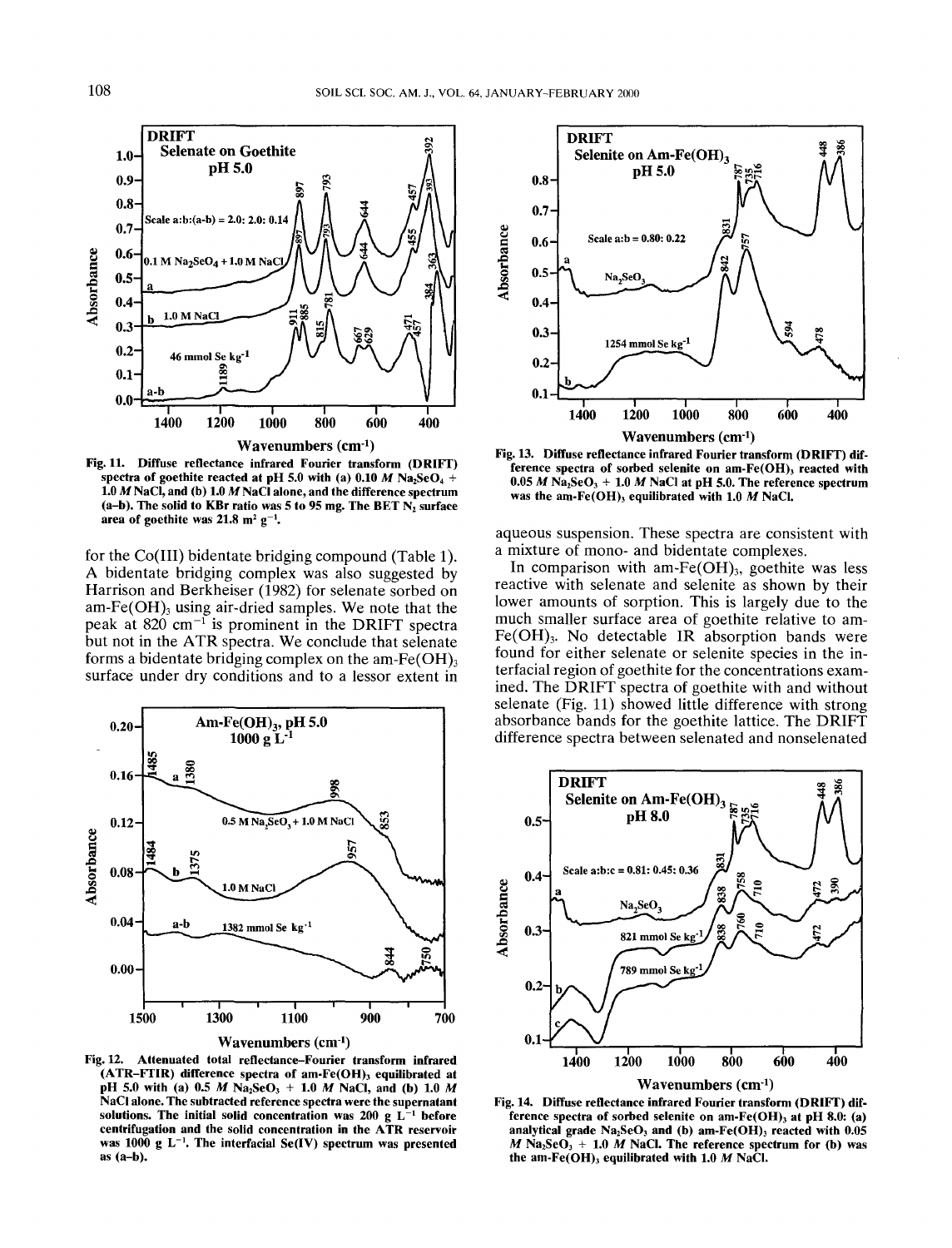goethite, however, showed three bands at 911, 885, and  $815$  cm<sup>-1</sup>. These bands were assigned to the  $v_3$  splitting of sorbed selenate. It is concluded that selenate on airdried goethite also formed bidentate bridging complex. The origin of other bands were not readily explainable.

#### **Characterization of Interfacial Selenite**

Chemical properties of selenite in aqueous solution are important in determining selenite complex formation. At low concentrations, the  $SeO<sub>3</sub><sup>2</sup>$  anion has a pyramidal structure  $(C_{3\nu}$  symmetry) and hydrolyzes to form  $(HSeO<sub>3</sub><sup>-</sup>)$  and selenious acid  $H<sub>2</sub>SeO<sub>3</sub>$  with pK<sub>al</sub>  $\approx 2.5$  and  $pK_{a2} \approx 8.0$  at room temperature (Fowless and Stranks, 1977). At higher selenite concentrations, extensive dimerization occurs to yield  $H(SeO<sub>3</sub>)<sub>2</sub><sup>3-</sup>, H<sub>2</sub>(SeO<sub>3</sub>)<sub>2</sub><sup>2-</sup>,$  $H_3(SeO_3)_2^-$  and  $H_4(SeO_3)_2$ .

The free SeO $3<sup>2</sup>$  ion has  $C_{3\nu}$  symmetry and absorbs in the region 900 to 350 cm<sup>-1</sup> (Table 1). There are six fundamental modes of vibration, two pairs of which are degenerate, giving rise to four fundamental frequencies  $\nu_1(A_1), \nu_2(A_1), \nu_3(E)$ , and  $\nu_4(E)$  which are IR active (Fowless and Stranks, 1977). If the selenito ligand were to coordinate through either one or two of its oxygen atoms, then the  $C_{3\nu}$  symmetry would be lowered to  $C_s$ symmetry and six fundamental frequencies should be observed. Monodentate and bidentate selenito complexes cannot be distinguished on the basis of the number of fundamental frequencies of the selenito ligand (Fowless and Stranks, 1977). The complexes selenitobi $s$ (ethylenediamine)cobalt(III) perchlorate  $[CO(en), SeO<sub>3</sub>]$  $ClO<sub>4</sub>, H<sub>2</sub>O<sub>1</sub>$ , and selenitobis(1,3-propanediamine)cobalt-(III) perchlorate $[Co(tn)_2SeO_3]ClO_4. H_2O$  involve bidentate selenito ligands whose IR spectra include selenito absorptions that are characteristically sharper than those of the monodentate complexes. Moreover, the degenerate  $v_3(E)$  vibration of free SeO<sub>3</sub><sup>-</sup>, which is split on coordination into a doublet for the monodentate selenito complexes, is split into two distinct bands for the bidentate complexes. These qualitative distinctions enable the monodentate and bidentate selenito complexes to be identified (Fowless and Stranks, 1977).

Figure 12 shows the ATR-FTIR spectra of am-Fe(OH)<sub>3</sub> reacted at pH 5.0 with 0.5 M Na<sub>2</sub>SeO<sub>3</sub> + 1.0 M NaCl, am-Fe(OH)<sub>3</sub> reacted with 1.0 *M* NaCl, and their difference spectrum. The bands at 844 and 750  $cm^{-1}$ are attributed to sorbed selenite. Bands near 1375 and 1485 cm<sup>-1</sup> are from sorbed monodentate carbonate complex (Su and Suarez, 1997a). Multiple bands at 842, 757, 594, and 478 cm<sup>-1</sup> were resolved for sorbed selenite at pH 5.0 in the DRIFT difference spectrum (Fig. 13). Similar spectra were observed at pH 8.0 (Fig. 14). Our data suggest a splitting of the  $v_3$  band (737 cm<sup>-1</sup>) into the 760,  $\frac{1}{7}10 \text{ cm}^{-1}$  doublet. These data indicate formation of a selenite surface complex but the question of mono or bidentate complex cannot be resolved with these data alone.

After 4.0 g of am-Fe $(OH)$ <sub>3</sub> were reacted with 20 mL of  $1.0 M \text{ Na}_2\text{SeO}_3 + 1.0 M \text{ NaCl}$  at pH 5.0 for 24 h, am- $Fe(OH)$ <sub>3</sub> was partly transformed to a crystalline iron oxyhydroxide, akaganeite  $[β\text{-FeOOH}]$ , as indicated by

the x-ray diffractogram (not shown) and the disappearance of the band at  $957$  cm<sup>-1</sup> in the ATR-FTIR spectrum (not shown). In addition, the DRIFT spectrum of the products was in agreement with the IR absorption spectrum of a synthetic akaganeite in a KBr pellet reported by Schwertmann and Cornell (1991). Despite sorbent phase transformation of the am-Fe $(OH)_{3}$ , a large amount of selenite was sorbed.

The ATR-FTIR spectra of goethite reacted with  $0.5$  and  $1.0 M$  Na<sub>2</sub>SeO<sub>3</sub> did not show any bands attributable to selenite due to low amounts of sorption by goethite, however, the DRIFT difference spectrum of goethite reacted with 0.1  $M$  Na<sub>2</sub>SeO<sub>3</sub> at pH 5 showed positive bands for selenite suggesting bridging bidentate complex formation.

# **Mechanisms of Selenate and Selenite Surface Complexes Formation**

We propose mechanisms for selenate and selenite sorption by am- $Fe(OH)$ <sub>3</sub> and goethite, based on these observations: (i) the presence of either selenate or selenite lowered the electrophoretic mobility of sorbent particles and decreased the PZC of particles, (ii) the sorption envelope was affected by pH and total Se concentration, (iii) hydroxyl ions were released during both selenate and selenite sorption (Table 2), (iv) the symmetry of sorbed selenate and selenite was lowered as compared to their free species in aqueous solution, and (v) bidentate bridging complex of selenate on wet and air-dried am-Fe $(\tilde{O}H)$ <sub>3</sub> surfaces were observed at pH 5.0 and 8.0 as shown by in situ ATR-FTIR spectroscopy and DRIFT spectroscopy (Table 1). Ligand exchange has been proposed as a mechanism for specific (inner-sphere) sorption of anions on oxides (Stumm and Morgan, 1996; Sposito, 1984). It describes the exchange of surface OH groups of a metal cation  $(=M)$  by the aqueous anion (ligand L) as follows:

$$
\equiv M - OH + L^- = \equiv M - L + OH^-
$$
 [1]

The surface OH groups undergo protonation-deprotonation depending on solution pH and ionic strength:

$$
\equiv M - OH + H^+ + Cl^- = \equiv M - OH_2^+...Cl^- \quad [2]
$$

$$
\equiv M-OH + Na^{+} = \equiv M-O^{-}...Na^{+} + H^{+} \quad [3]
$$

The proposed reaction of selenate sorption on am-

**Table 2. The molar ratio of hydroxyl release over selenate or selenite sorption for am-Fe(OH), after 24 h of reaction.**

| <b>Treatment</b>                                                   | pН             | Se sorbed | OH/Se ratio |  |
|--------------------------------------------------------------------|----------------|-----------|-------------|--|
|                                                                    | mmol $kg^{-1}$ |           |             |  |
| $1.0 M$ NaCl                                                       | 5.0            | 0         |             |  |
| 1.0 <i>M</i> NaCl + 0.05 <i>M</i> Na <sub>2</sub> SeO <sub>4</sub> | 5.0            | 313       | 0.56        |  |
| 1.0 <i>M</i> NaCl + 0.1 <i>M</i> Na <sub>2</sub> SeO <sub>4</sub>  | 5.0            | 429       | 0.55        |  |
| <b>1.0 M NaCl</b>                                                  | 8.0            | O         |             |  |
| 1.0 <i>M</i> NaCl + 0.05 <i>M</i> Na <sub>2</sub> SeO <sub>4</sub> | 8.0            | 178       | 0.70        |  |
| 1.0 <i>M</i> NaCl + 0.1 <i>M</i> Na <sub>2</sub> SeO <sub>4</sub>  | 8.0            | 188       | 0.94        |  |
| $1.0 M$ NaCl                                                       | 5.0            | O         |             |  |
| 1.0 <i>M</i> NaCl + 0.5 <i>M</i> Na <sub>2</sub> SeO <sub>3</sub>  | 5.0            | 1382      | 0.51        |  |
| 1.0 <i>M</i> NaCl + 1.0 <i>M</i> Na <sub>2</sub> SeO <sub>3</sub>  | 5.0            | 2690      | 0.53        |  |
| $1.0 M$ NaCl                                                       | 8.0            | 0         |             |  |
| 1.0 <i>M</i> NaCl + 0.5 <i>M</i> Na <sub>2</sub> SeO <sub>3</sub>  | 8.0            | 897       | 0.87        |  |
| 1.0 <i>M</i> NaCl + 1.0 <i>M</i> Na <sub>2</sub> SeO <sub>3</sub>  | 8.0            | 1070      | 0.81        |  |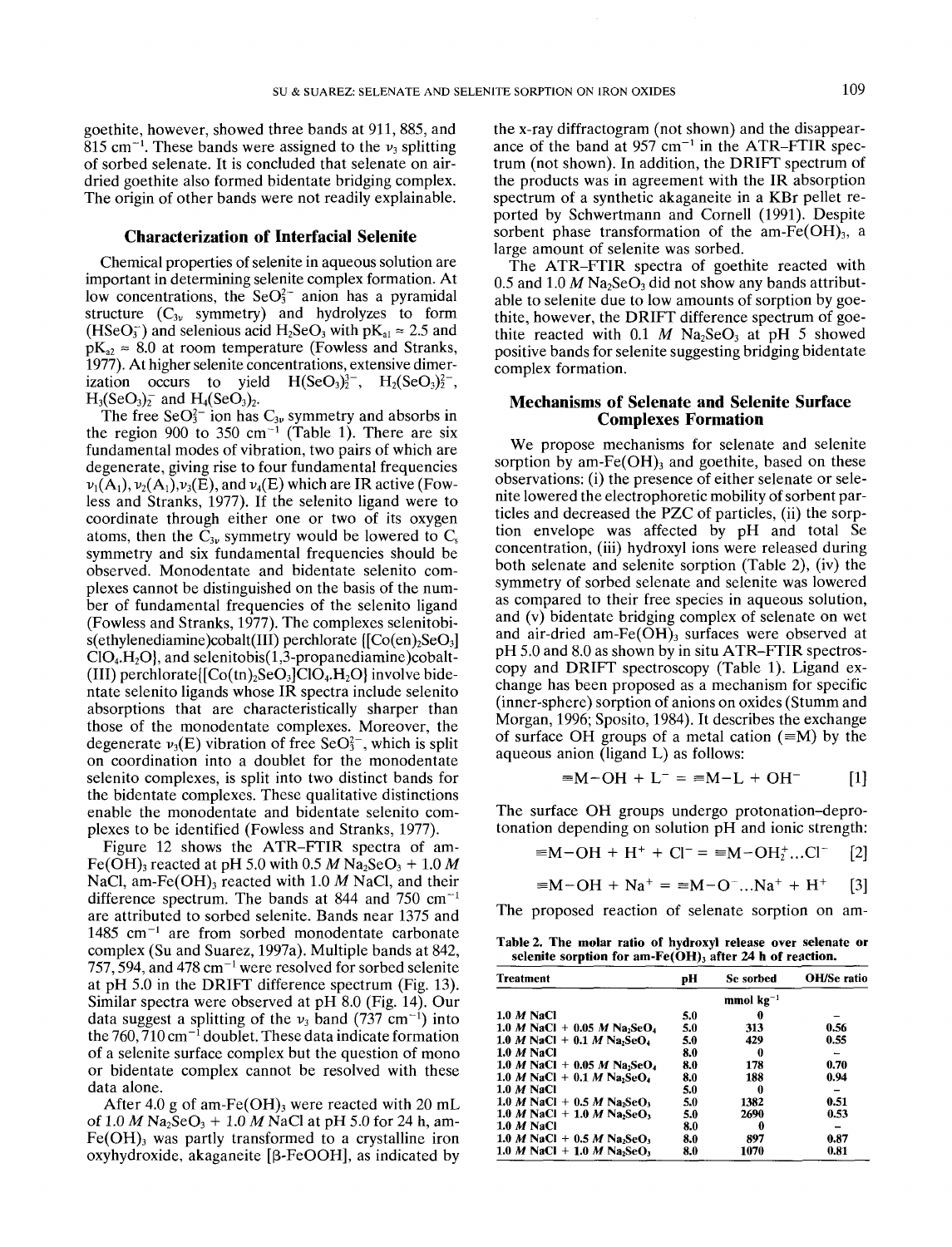$$
{}^{E}Fe-OH_2^-.Cl^+ + O-Se-O^+ + Na^+ = \begin{array}{c} {}^{E}Fe-O & {}^{E}O \\ | & | & {}^{E}Fe-O^+ \\ \hline {}^{E}Fe-O^+ \end{array} \qquad {}^{E}Fe-O^+ \qquad {}^{E}Fe-O^+ \qquad {}^{E}H_2O + OH^+ + Cl^+ + Na^+ \qquad [4]
$$

$$
{}^{\equiv}Fe-OH_2^+...Cl^+ + O-Se-O^+ + 2Na^+ = {}^{\equiv}Fe-O^+S^OQ \rightarrow 2H_2O + 2Cl^+ + 2Na^+ \qquad [5]
$$
  

$$
{}^{\equiv}Fe-OH_2^+...Cl^+
$$

$$
= F_{\text{e-OH}_2}^{\text{e-OH}_2^+\text{...Cl}^+} + S_{\text{e=O}}^{\text{e=O}} + Na^+ = \frac{F_{\text{e-O}}^{\text{e-O}}}{F_{\text{e-O}}^{\text{e=O}}} + 2H_2O + Cl^+ + Na^+ \quad [6]
$$

and

$$
\begin{array}{cccc}\n\overline{=} \text{Fe-OH} & & \text{O'} & \\
\text{Fe-OH} & & & \text{Se=O} & \\
\overline{=} \text{Fe-OH} & & & \text{OH} & \\
\text{OH} & & & & \text{OH} & \\
\end{array}
$$
\n
$$
\begin{array}{cccc}\n\overline{=} \text{Fe-O} \times \text{Se=O} & + & \text{OH}^+ + \text{H}_2\text{O} \\
\text{OH} & & & & \text{OH} \\
\end{array}
$$
\n
$$
\begin{array}{cccc}\n\text{O} & & & \\
\text{O} & & & & \\
\end{array}
$$
\n
$$
\begin{array}{cccc}\n\overline{=} \text{Fe-O} \times \text{Se=O} & + & \text{OH}^+ + \text{H}_2\text{O} \\
\end{array}
$$
\n
$$
\begin{array}{cccc}\n\text{O} & & & \\
\text{O} & & & \\
\end{array}
$$
\n
$$
\begin{array}{cccc}\n\overline{=} \text{Fe-O} \times \text{Se=O} & + & \text{OH}^+ + \text{H}_2\text{O} \\
\end{array}
$$
\n
$$
\begin{array}{cccc}\n\text{O} & & & \\
\text{O} & & & \\
\end{array}
$$

 $Fe(OH)$ <sub>3</sub> and goethite is the formation of a bidentate bridging complex with two singly coordinated A-type  $\overrightarrow{OH_2}$  groups and OH groups.

The mass action principle (McBride, 1997) helps explain the ionic strength effect. A greater ionic strength (greater NaCl concentration) drives the reactions of Eq. [4] and *[5]* from right to left, resulting in decreased adsorption of selenate. An increase in ionic strength also lowers the activity of  $SeO<sub>4</sub><sup>2</sup>$  ion, thus decreasing selenate sorption as shown in Fig. 1 and 2. The greatest ionic strength effect is observed at  $pH < 8$  where the  $\equiv$ Fe-OH<sub>2</sub><sup>+</sup> groups predominate (Eq. [5]). Higher pH should decrease selenate sorption and minimize the ionic strength effect as shown in Eq. [4].

No definite mechanism can be derived from the present IR study for selenite on am-Fe $(OH)$ <sub>3</sub>, although the DRIFT spectra of selenite on am-Fe $(OH)$ <sub>3</sub> and goethite suggest bridging bidentate complex. Nevertheless, the release of hydroxyls upon selenite sorption (Table 2), the early EXAFS results of Hayes et al. (1987), and Manceau and Charlet (1994) suggest the reactions in Eq. [6] and [7].

An increase in NaCl concentration should also decrease selenite sorption as Eq. [6] indicates; however, since selenite surface complex is stronger than selenate surface complex as demonstrated by the desorption data, the ionic strength effect is not as significant for selenite as for selenate.

#### **CONCLUSIONS**

Similar to other inner-sphere complex forming anions such as phosphate, arsenate, arsenite, borate, and carbonate, the presence of either selenate or selenite lowered the electrophoretic mobility and decreased the PZC of amorphous Fe oxide and goethite. Selenate formed bidentate bridging complexes with am-Fe $(OH)_{3}$ suspension and air drying seemed to have little effect on the complexation. Sorbed selenite on am-Fe $(OH)_{3}$ 

exhibited evidence of complexation as revealed by the DRIFT spectroscopy. Goethite sorbed much less Se than am- $Fe(OH)$ <sub>3</sub> on a weight basis. The DRIFT spectra showed the sorbed selenite on amorphous  $Fe(OH)$ <sub>3</sub> and goethite as likely bridging bidentate complex. A discrete crystalline solid phase, akaganeite, formed when am-Fe(OH)<sub>3</sub> reacted with 1.0  $M$  Na<sub>2</sub>SeO<sub>3</sub> in 1.0  $M$  NaCl at pH *5.0* for 24 h. Our results support the conclusions of Manceau and Charlet (1994) that it is not reliable to distinguish between inner-sphere and outer-sphere anion surface complexes by the effects of ionic strength.

#### **REFERENCES**

- Aochi, Y.O., and W.J. Farmer. 1992. In situ investigation of 1,2dibromoethane sorption/desorption processes on clay mineral surfaces by diffuse reflectance infrared spectroscopy. Environ. Sci. Technol. 26:329-335.
- Balistrieri, L.S., and T.T. Chao. 1987. Selenium adsorption by goethite. Soil Sci. Soc. Am. J. 51:1145-1151.
- Barcza, L., and L.G. Sillen 1971. Equilibrium studies of polyanions. 19. Polyselenite equilibria in various ionic media. Acta Chem. Scand. 25:1250-1260.
- Barrow, N.J., and A.S. Ellis. 1986. Testing a mechanistic model. V. The points of zero salt effect for phosphate retention, for zinc retention and for acid/alkali titration of a soil. J. Soil Sci. 37:303-310.
- Barrow, N.J., and B.R. Whelan. 1989. Testing a mechanistic model. VII. The effects of pH and of electrolyte on the reaction of selenite and selenate with a soil. J. Soil Sci. 40:17-28.
- Benjamin, M.M. 1983. Adsorption and surface precipitation of metals on amorphous iron oxyhydroxide. Environ. Sci. Technol. 17: 686-692.
- Davis, J.A., and D.B. Kent. 1990. Surface complexation modeling in aqueous geochemistry. p. 177-259. In M.F. Hochella and A.F. White (ed.) Mineral-water interface geochemistry. Rev. Mineral. Vol. 23. Min. Soc. Am., Washington, DC.
- Dzombak, D.A., and F.M.M. Morel. 1990. Surface complexation modeling: Hydrous ferric oxide. Wiley-Interscience, New York.
- Elrashidi, M.A., D.C. Adriano, S.M. Workman, and W.L. Lindsay. 1987. Chemical equilibria of selenium in soils: A theoretical development. Soil Sci. 144:141-152.
- Fowless, A.D., and D.R. Stranks. 1977. Selenitometal complexes. 1. Synthesis and characterization of selenito complexes of cobalt(III) and their equilibrium properties in solution. Inorganic Chem. 16: 1271-1276.